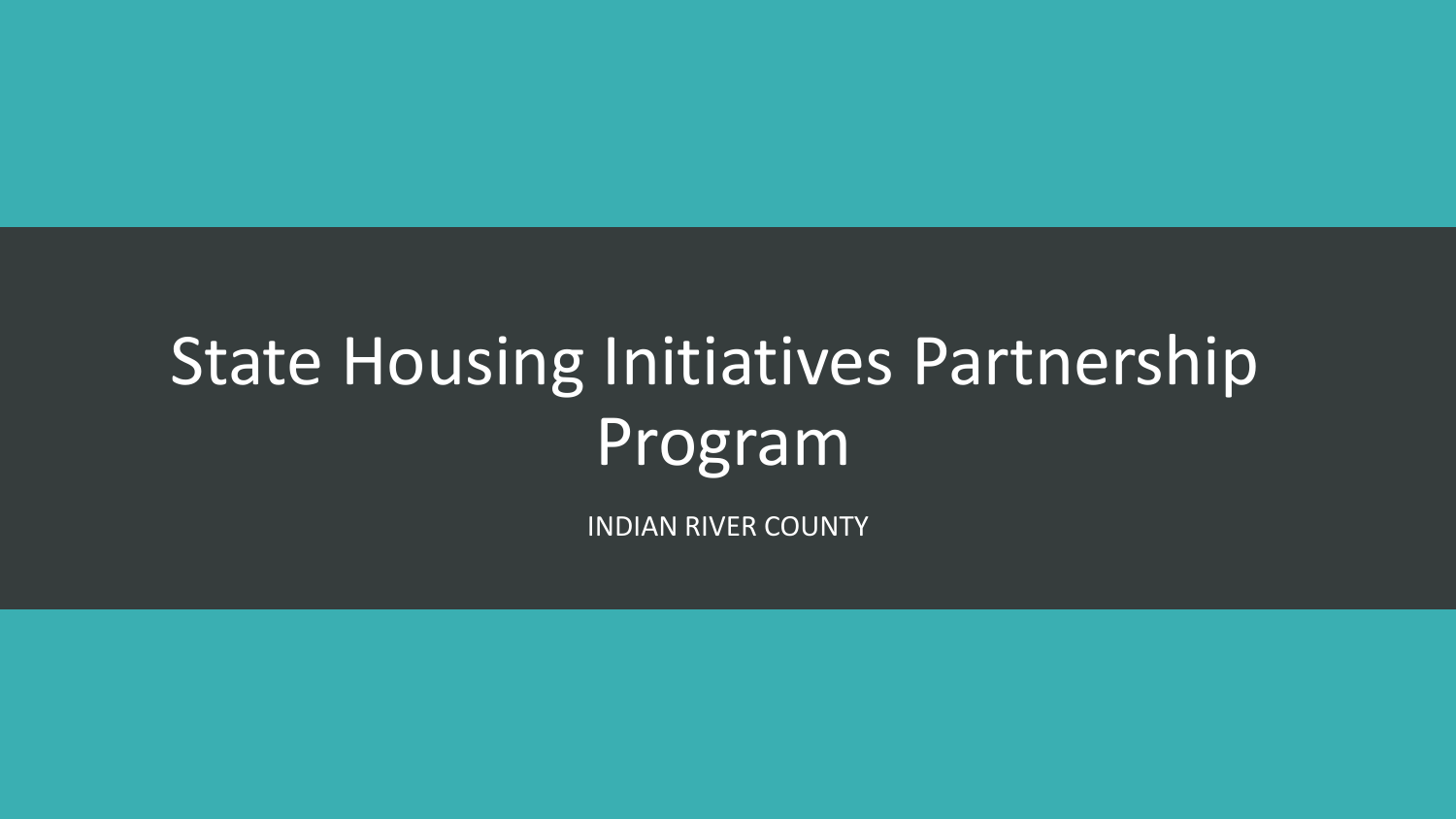### **Overview**

- What is SHIP?
- Local Housing Strategies
- SHARP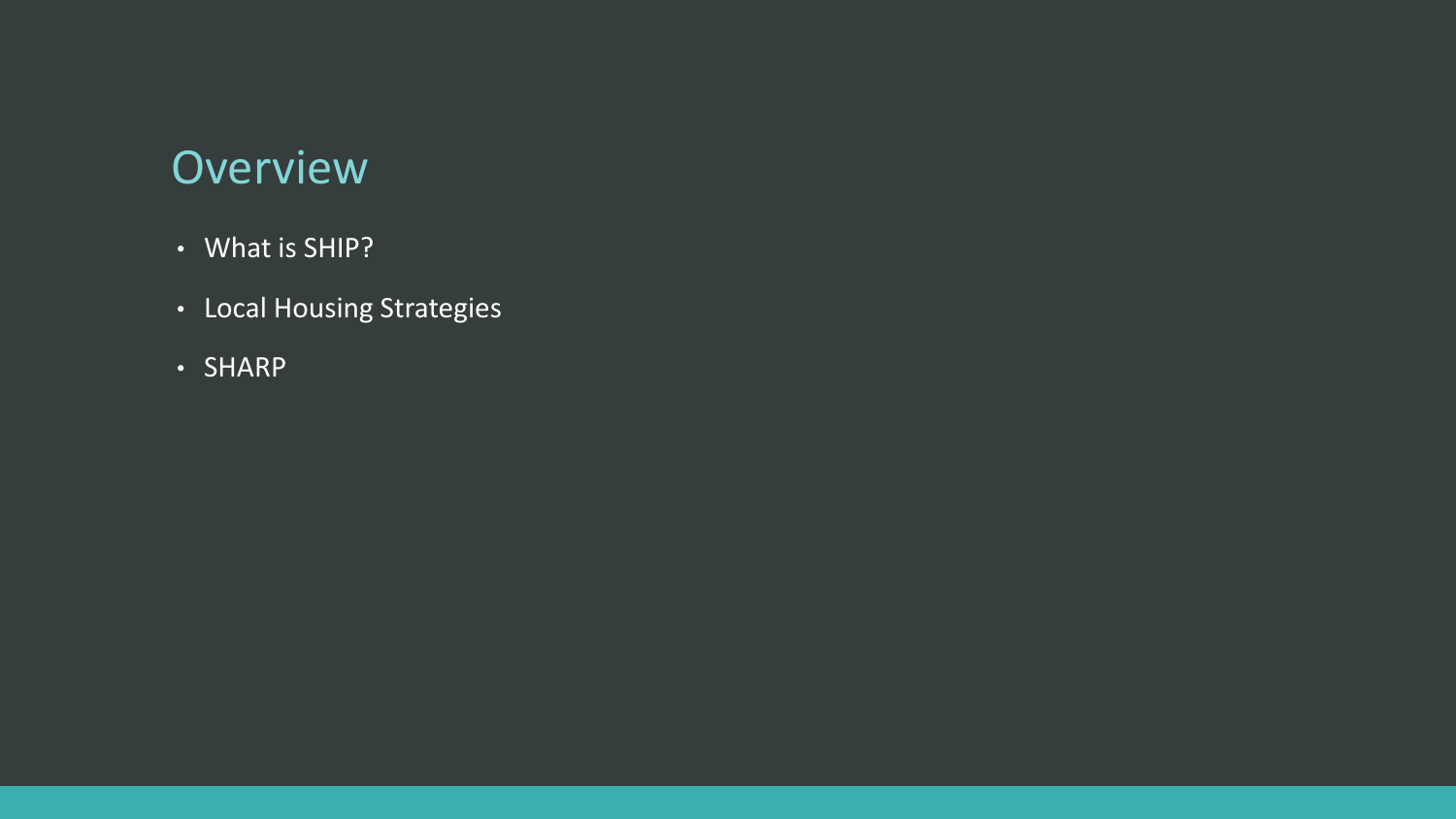## What is SHIP

- SHIP was established in 1992 by the William E. Sadowski Act using documentary stamp revenues.
- Partnership with County, Lenders, Realtors and Non Profit Housing Programs
- Local housing strategies
- 10-20 year forgivable loan: 10 for rehab and 20 for purchase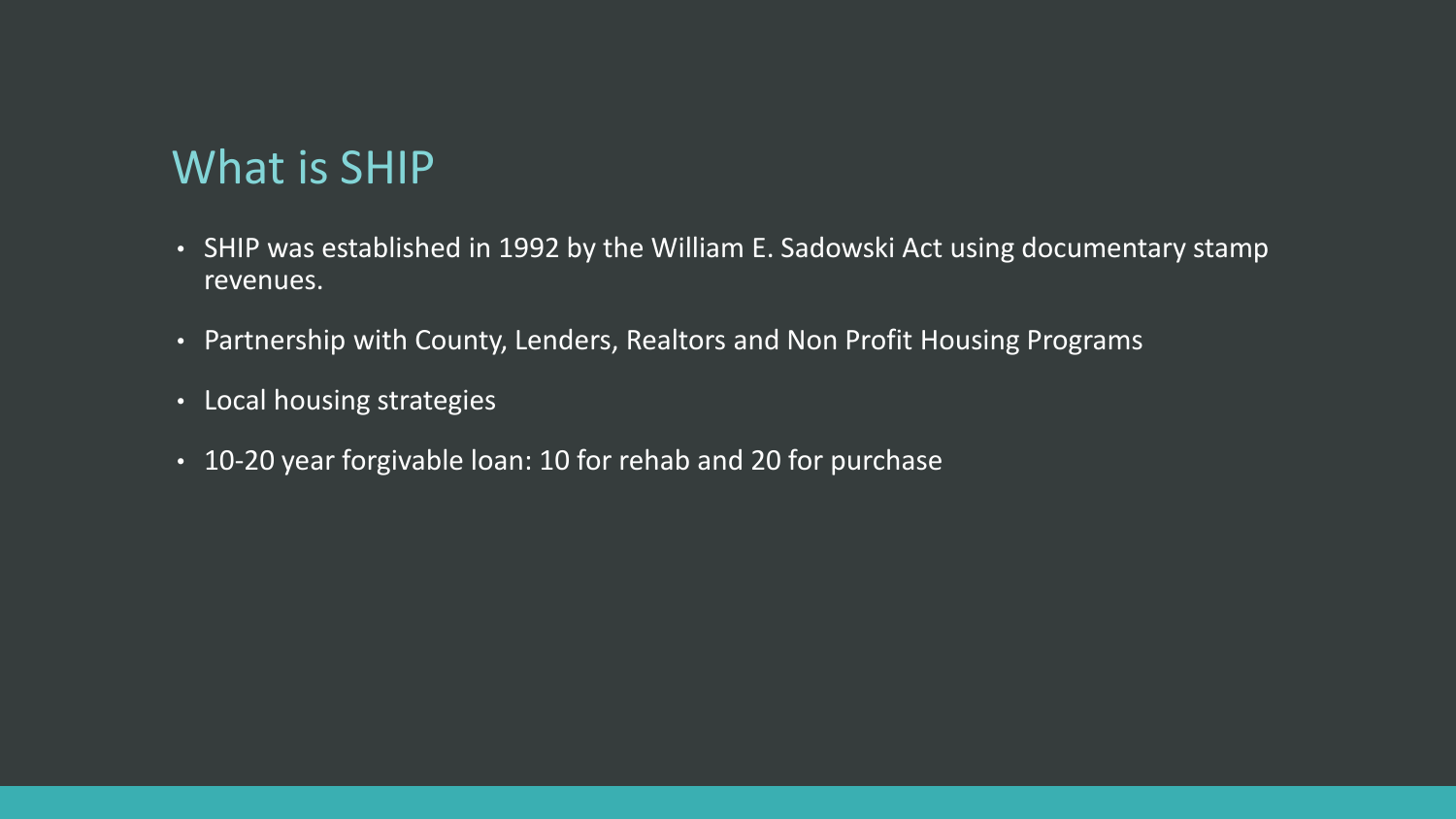### Program Requirements & Income Requirements

- A minimum of 65% of funds must be spent on eligible home ownership activities.
- A minimum of 75% of funds must be spent on eligible construction activities.
- At least 30% of the funds must be reserved for very low income households (at or below 50% of median income).
- An additional 30% of the funds may be reserved for low income households (at or below 80% of median income).
- The remaining funds may be reserved for moderate income households (at or below 120% of median income.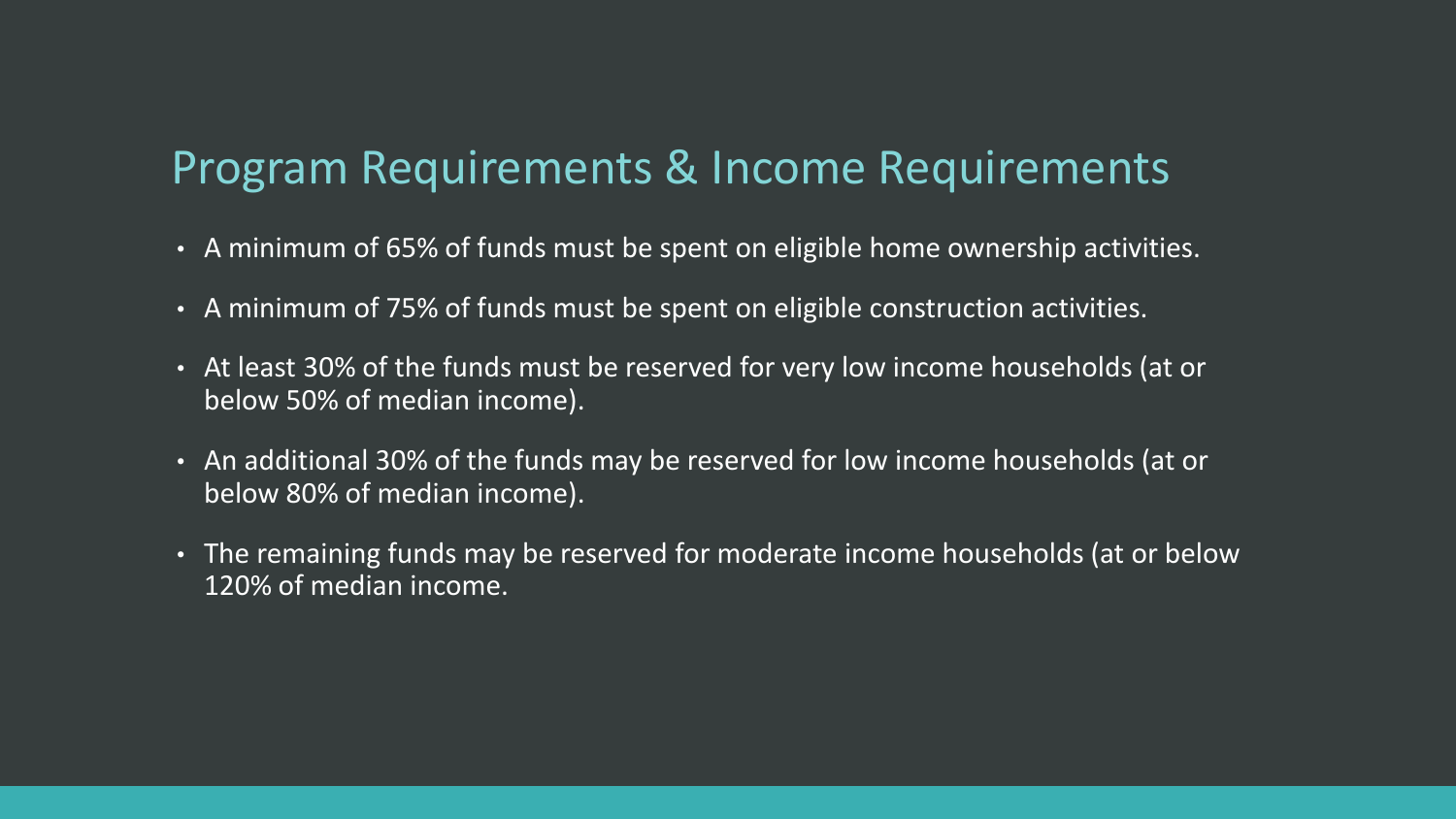### SHIP Process

- Local Government develops Local Housing Assistance Plan (LHAP) every 3 years.
	- Initial LHAP recommended by local Affordable Housing Advisory Committee (AHAC).
	- Approved by Board of County Commissioners by resolution.
	- Submitted to Florida Housing for statutory/rule review and approval.
- Loan Review Committee (LRC) approves all awarded projects.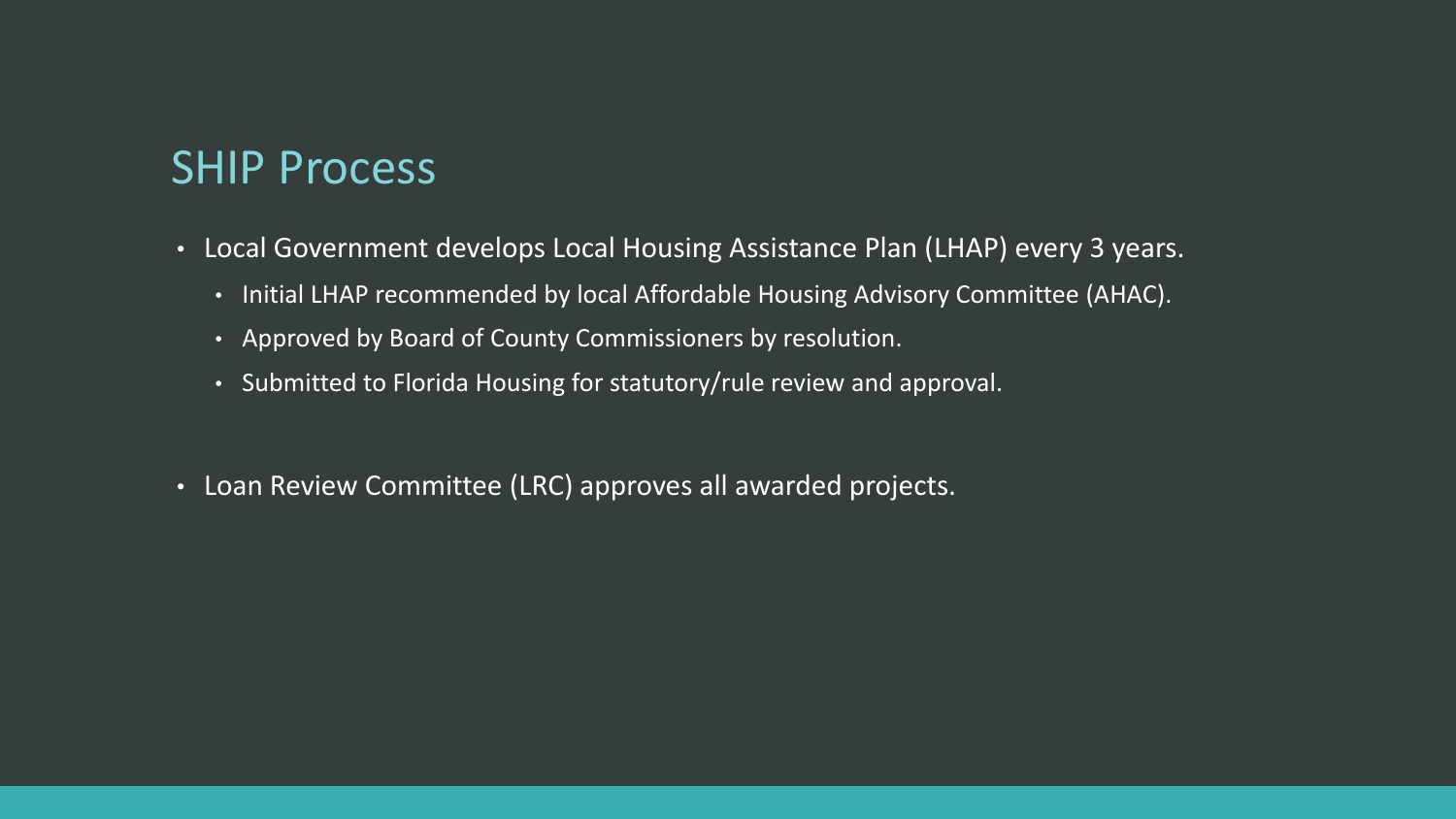### Local Housing Assistance Plan - LHAP

- Details the strategies, subsidy limits and eligibility requirements established for the local program.
	- Based on local housing needs.
	- Allows for flexibility at the local level.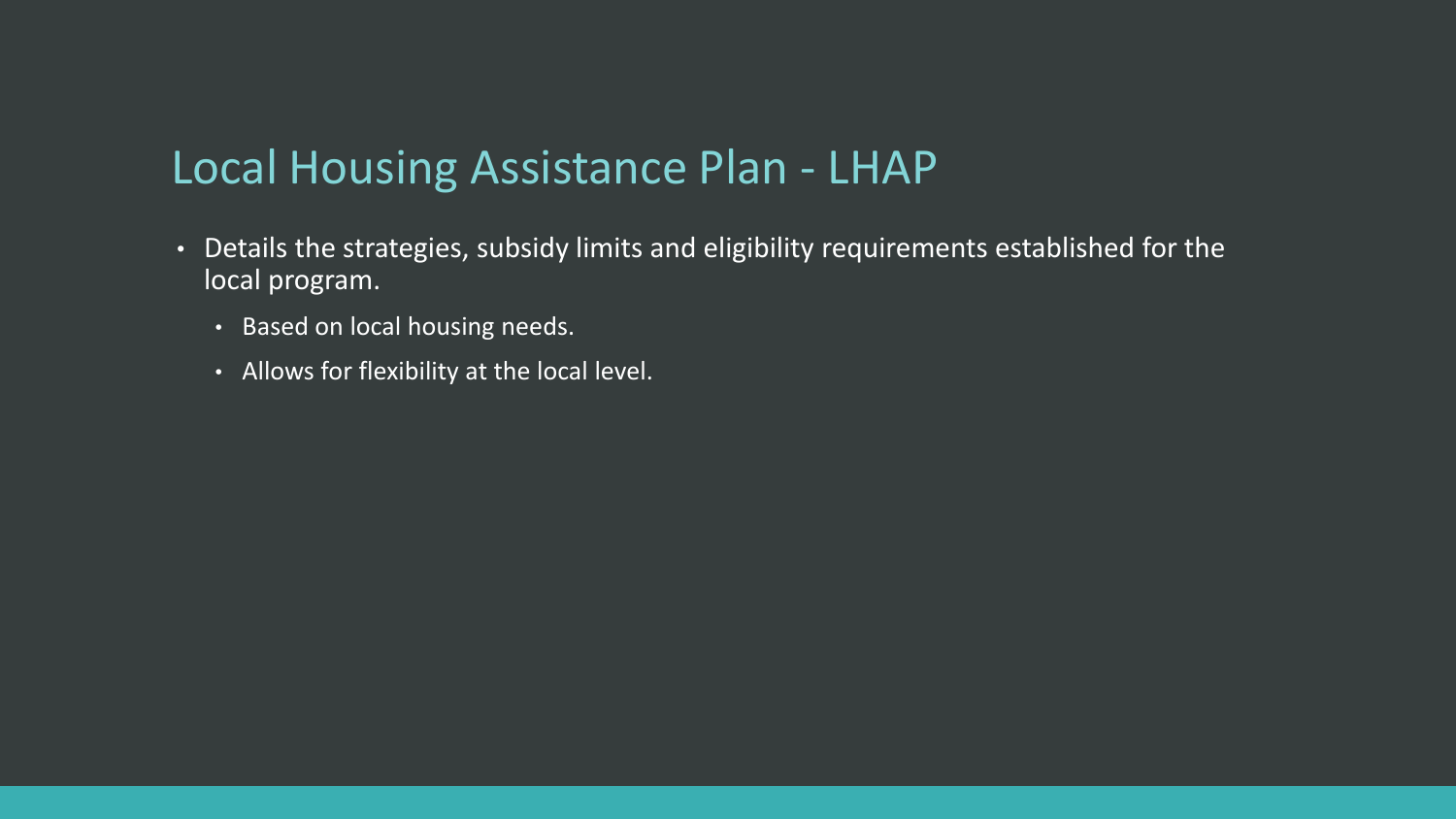|                  | <b>Eligible to receive</b><br>up to \$20,000.00 Purchase Assistance                      |                 | <b>Eligible to receive</b><br>up to \$15,000.00                                                | <b>Eligible to receive</b><br>up to \$10,000.00                                                |
|------------------|------------------------------------------------------------------------------------------|-----------------|------------------------------------------------------------------------------------------------|------------------------------------------------------------------------------------------------|
| Household        |                                                                                          |                 | <b>Purchase Assistance</b>                                                                     | <b>Purchase Assistance</b>                                                                     |
| Size             | Or                                                                                       |                 |                                                                                                |                                                                                                |
|                  |                                                                                          |                 | Or                                                                                             | Or                                                                                             |
|                  | Up to \$20,000 purchase assistance with up to<br>\$12,000 rehabilitation loan assistance |                 | Up to \$15,000 purchase<br>assistance with up to<br>\$11,500 rehabilitation<br>loan assistance | Up to \$10,000 purchase<br>assistance with up to<br>\$11,000 rehabilitation<br>loan assistance |
|                  | <b>IF TOTAL GROSS ANNUAL INCOME IS</b>                                                   |                 |                                                                                                |                                                                                                |
|                  | <b>Extremely Low</b>                                                                     | <b>Very Low</b> | Low                                                                                            | <b>Moderate</b>                                                                                |
|                  | <b>Not to Exceed</b>                                                                     | Not to Exceed   | Not to Exceed                                                                                  | Not to Exceed                                                                                  |
|                  | 30% of MI                                                                                | 50% of MI       | 80% of MI                                                                                      | 120% of MI                                                                                     |
| 1 Person         | \$16,800                                                                                 | \$28,000        | \$44,750                                                                                       | \$67,200                                                                                       |
| 2 Persons        | \$19,200                                                                                 | \$32,000        | \$51,150                                                                                       | \$76,800                                                                                       |
| 3 Persons        | \$23,030                                                                                 | \$36,850        | \$57,550                                                                                       | \$86,400                                                                                       |
| 4 Persons        | \$27,750                                                                                 | \$39,950        | \$63,900                                                                                       | \$95,880                                                                                       |
| 5 Persons        | \$32,470                                                                                 | \$43,150        | \$69,050                                                                                       | \$103,560                                                                                      |
| 6 Persons        | \$37,190                                                                                 | \$46,350        | \$74,150                                                                                       | \$111,240                                                                                      |
| <b>7 Persons</b> | \$41,910                                                                                 | \$49,550        | \$79,250                                                                                       | \$118,920                                                                                      |
| 8 Persons        | \$46,630                                                                                 | \$52,750        | \$84,350                                                                                       | \$126,600                                                                                      |

#### \*\*up to \$20,000 Impact Fee Loan

Median Income (MI) = \$79,900<br>Effective: 4-18-2022

#### Maximum Purchase Price \$349,525.00 Source: Florida Housing Finance Agency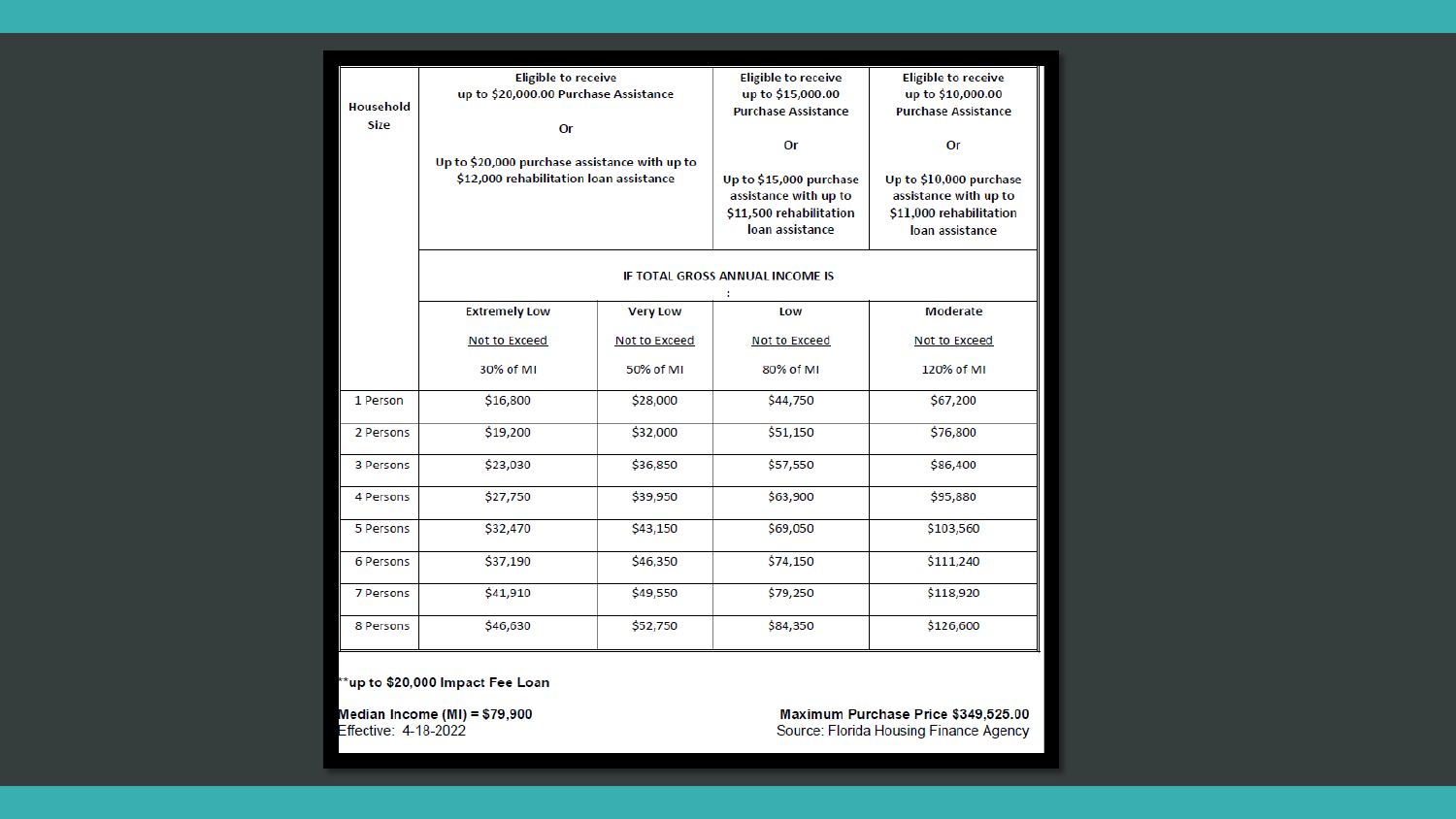## Local Housing Strategies

- Owner Occupied Rehabilitation Loans
- Purchase Assistance with Rehabilitation Loans
- Purchase Assistance without Rehabilitation Loans
- Emergency Repair Loans
- Disaster Mitigation Loans
- Impact Fee / Capacity Charge Loans
- New Construction (Fed or State Matching Loans)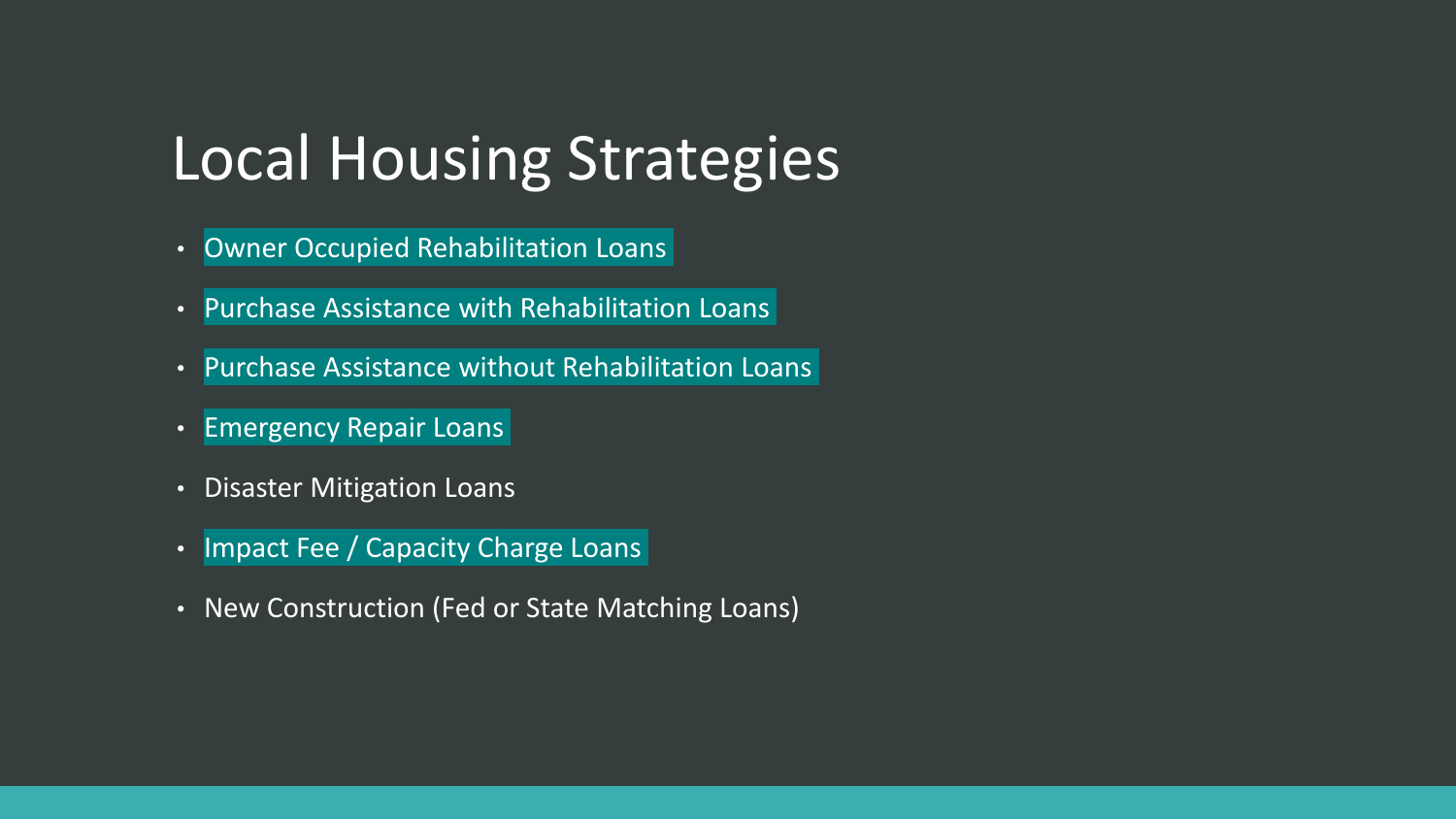## SHARP

### Supplemental Housing Assistance Rehab and Purchase Program

- Combines Existing State Housing Initiatives Partnership Program (SHIP) funding with ARP funding. A total of \$1.4 million in funding is available for the SHARP program.
- Assist Very Low Income (VLI), Low Income (LI), and Moderate Income (MI) applicants with:
	- Home Purchase Assistance
	- Home Rehabilitation
	- Both
- An additional \$10,000 available to Essential Employees (teachers, 1<sup>st</sup> Responders, Health Care Workers).
- Applicants are qualified through SHIP program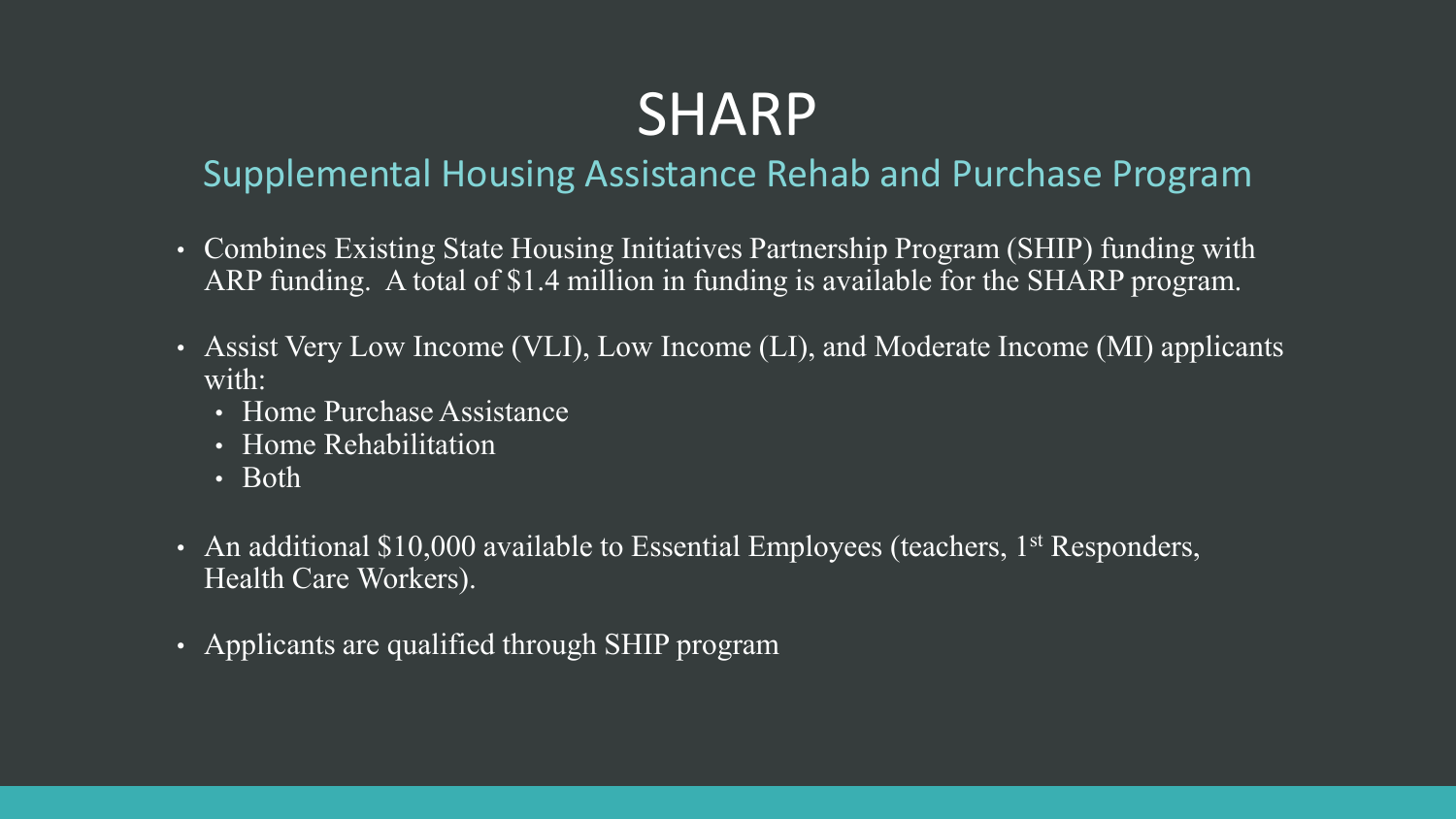### Questions?

State Housing Initiative Partnership Program Community Development 1801 27<sup>th</sup> Street, Building A Vero Beach 32960-3388 772-226-1870 [SHIP@ircgov.com](mailto:SHIP@ircgov.com)

<https://ircgov.com/communitydevelopment/SHIP/>

[https://www.floridahousing.org/programs/special-programs/ship---state-housing-initiatives](https://www.floridahousing.org/programs/special-programs/ship---state-housing-initiatives-partnership-program)[partnership-program](https://www.floridahousing.org/programs/special-programs/ship---state-housing-initiatives-partnership-program)